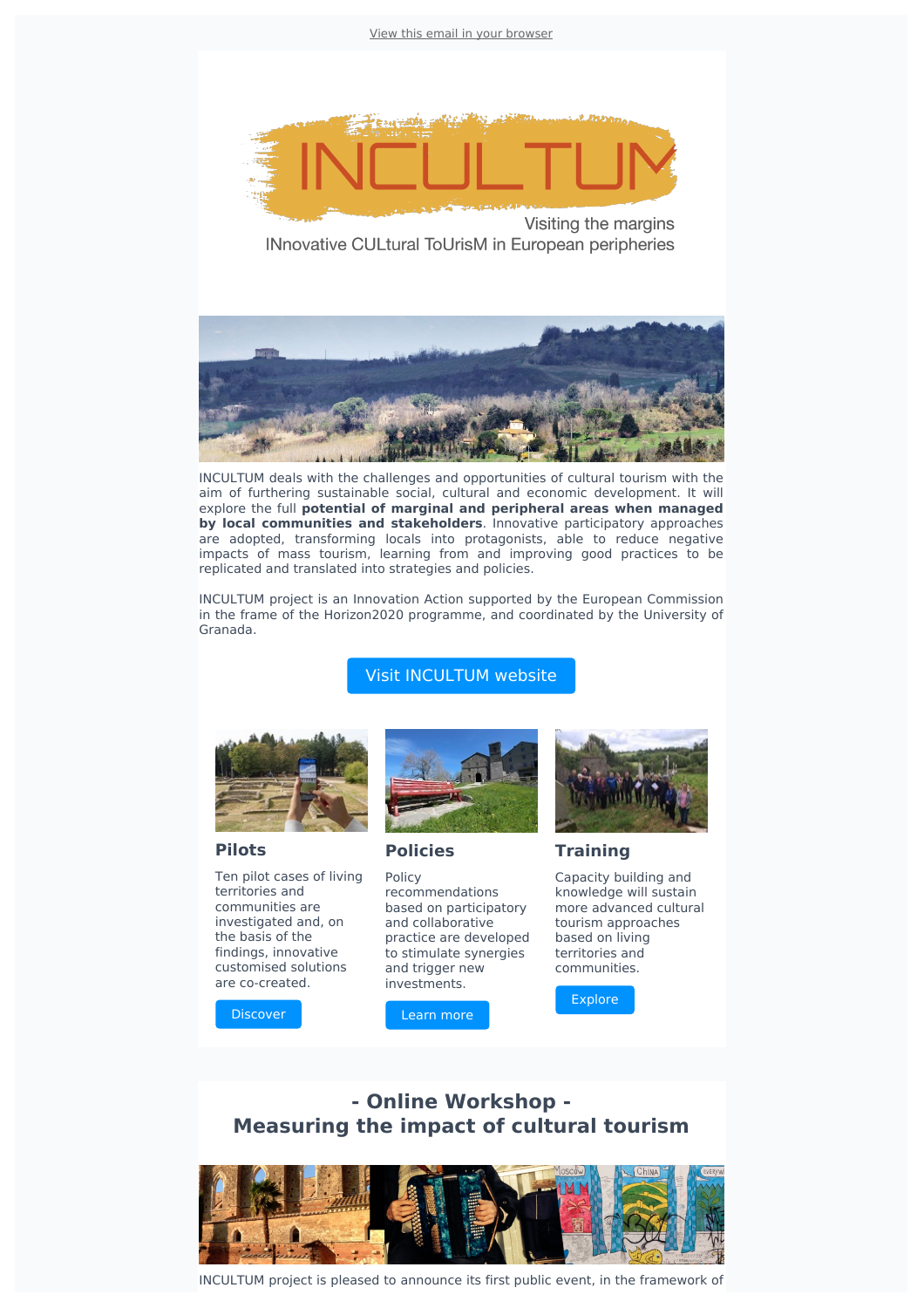the research conducted based on data that are collected and analysed on various dimensions of cultural tourism, urban and regional development. The results of this work are expected to provide important insights on how to design effective and sustainable cultural policy and to facilitate the mapping of good practices.

#### **3rd March 2021 h. 12.00 - 14.00 pm CET, via Zoom**

Invited Speakers: Trilce Navarrete - Erasmus Universiteit Rotterdam Enrico Bertacchini - University of Turin

Programme and registration: <https://incultum.eu/events/data-workshop/>



**Creative Tourism, Regenerative Development and Destination Resilience**

Call for [Papers](https://www.ces.uc.pt/ficheiros2/files/cfp_creatour-azores_nov2022.pdf)

**TExTOUR** sign a cooperation agreement for synergies in the area of sustainable cultural tourism

Read [more](https://www.digitalmeetsculture.net/article/incultum-and-textour-join-forces/)

**Black Sea** project demonstrates the potential of Data Analytics and Industry 4.0 technologies in tourism.

Read [more](https://www.digitalmeetsculture.net/article/incultum-and-t4bs-join-forces/)







INCULTUM Project Coordinator: José Mª Martín Civantos University of Granada MEMOLab. Laboratorio de Arqueología Biocultural

INCULTUM Network Coordinator: Antonella Fresa PROMOTER S.r.l. Information technology, research and innovation